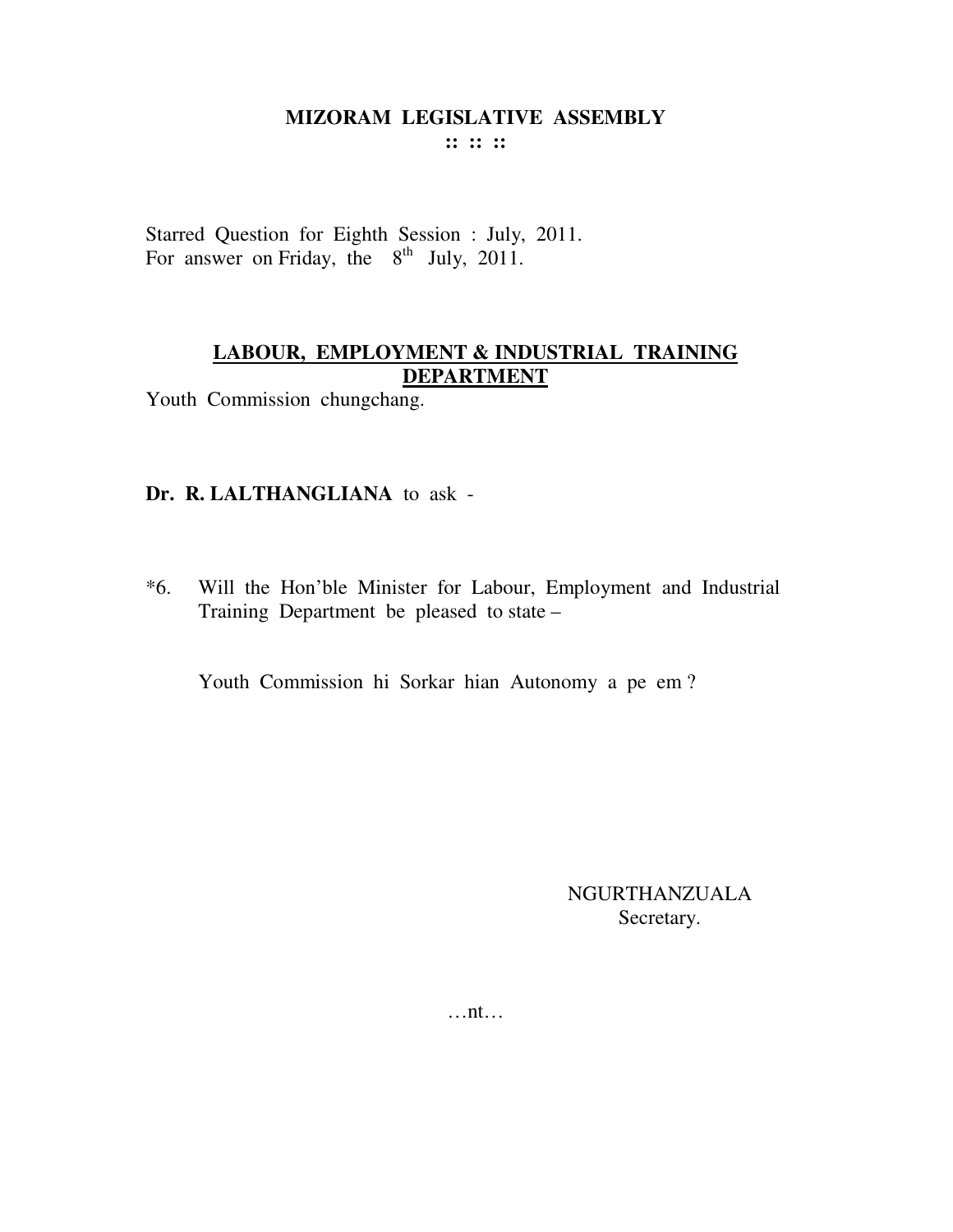$\mathbf{1}$  :  $\mathbf{1}$ 

Starred Question for Eighth Session : July, 2011<br>For answer on Friday, the 8<sup>th</sup> July, 2011

### ART & CULTURE DEPARTMENT

Heritage & Cultural Tour chungchang -

# Pu T.T. ZOTHANSANGA to ask -

 $*7.$ Will the Hon'ble Minister for Art & Culture Department be pleased to state  $-$ 

High School leh Higher Secondary School te tan hian Heritage and Cultural Tour/Excursion neih theih a ni em?

> **NGURTHANZUALA** Secretary.

\*\*\* $V$ \*\*\*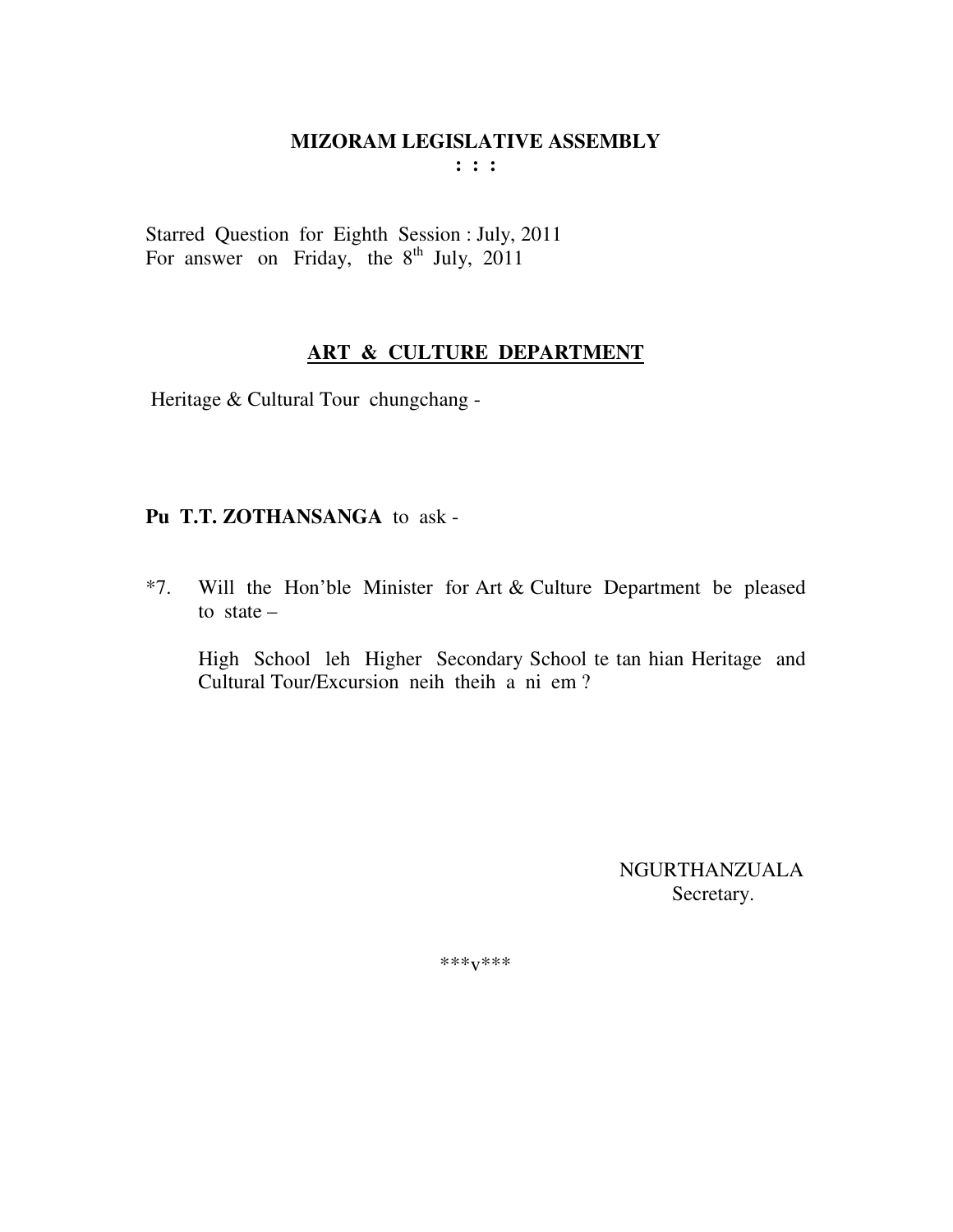#### **MIZORAM LEGISLATIVE ASSEMBLY :: :: ::**

Starred Question for Eighth Session : July, 2011 For answer on Friday, the  $8<sup>th</sup>$  July, 2011.

#### **ART & CULTURE DEPARTMENT**

Mizoram a Public Library tih len chungchang.

### **Pu LALROBIAKA** to ask –

\*8. Will the Hon'ble Minister for Art & Culture Department be pleased to state –

 Library & Information Science-ah kumtin mithiam an pung zel a, Mizoram University kan neih chinah phei chuan a ni lehzual a. Chung mite luhna atan Mizorama Public Library-te hi tihlen leh siamthat tumna Sorkar-in a nei em?

> NGURTHANZUALA Secretary

\*\*m\*\*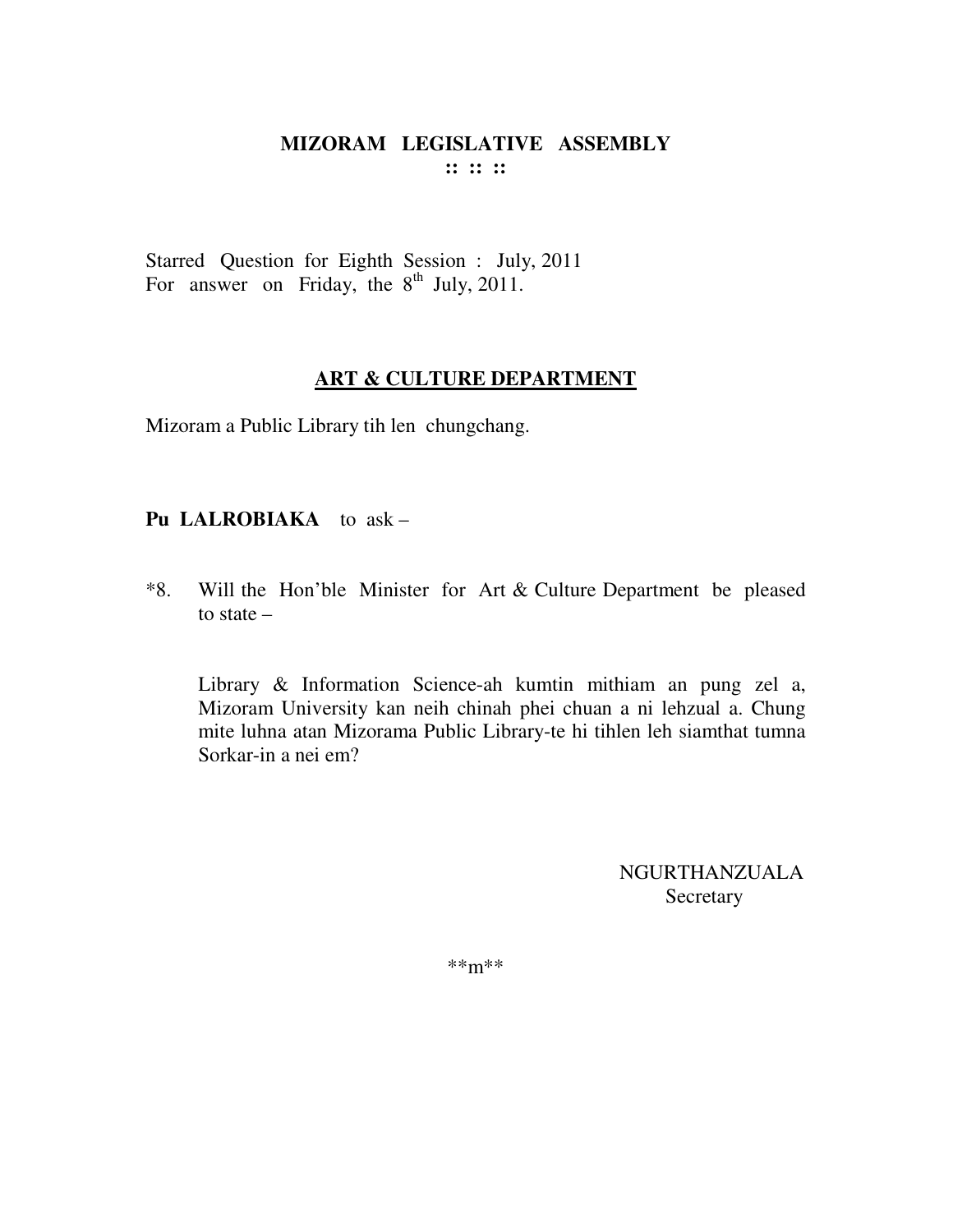**: : :** 

Starred Question for Eighth Session : July, 2011 For answer on Friday, the  $8^{th}$  July, 2011

## **ART & CULTURE DEPARTMENT**

Library tihchangtlun chungchang -

#### **Pu T.T. ZOTHANSANGA** to ask -

- \*9. Will the Hon'ble Minister for Art & Culture Department be pleased to state –
	- (a) Mizoram Library-te Sorkar leh NGOs enkawl hmasawn nan leh tihchangtlun nan Sorkar in eng angin nge hma a lak ?
	- (b) Mizoram Public Library te hi tihlen leh siamthat tumna Sorkarin a nei em ?

 NGURTHANZUALA Secretary.

\*\*\*v\*\*\*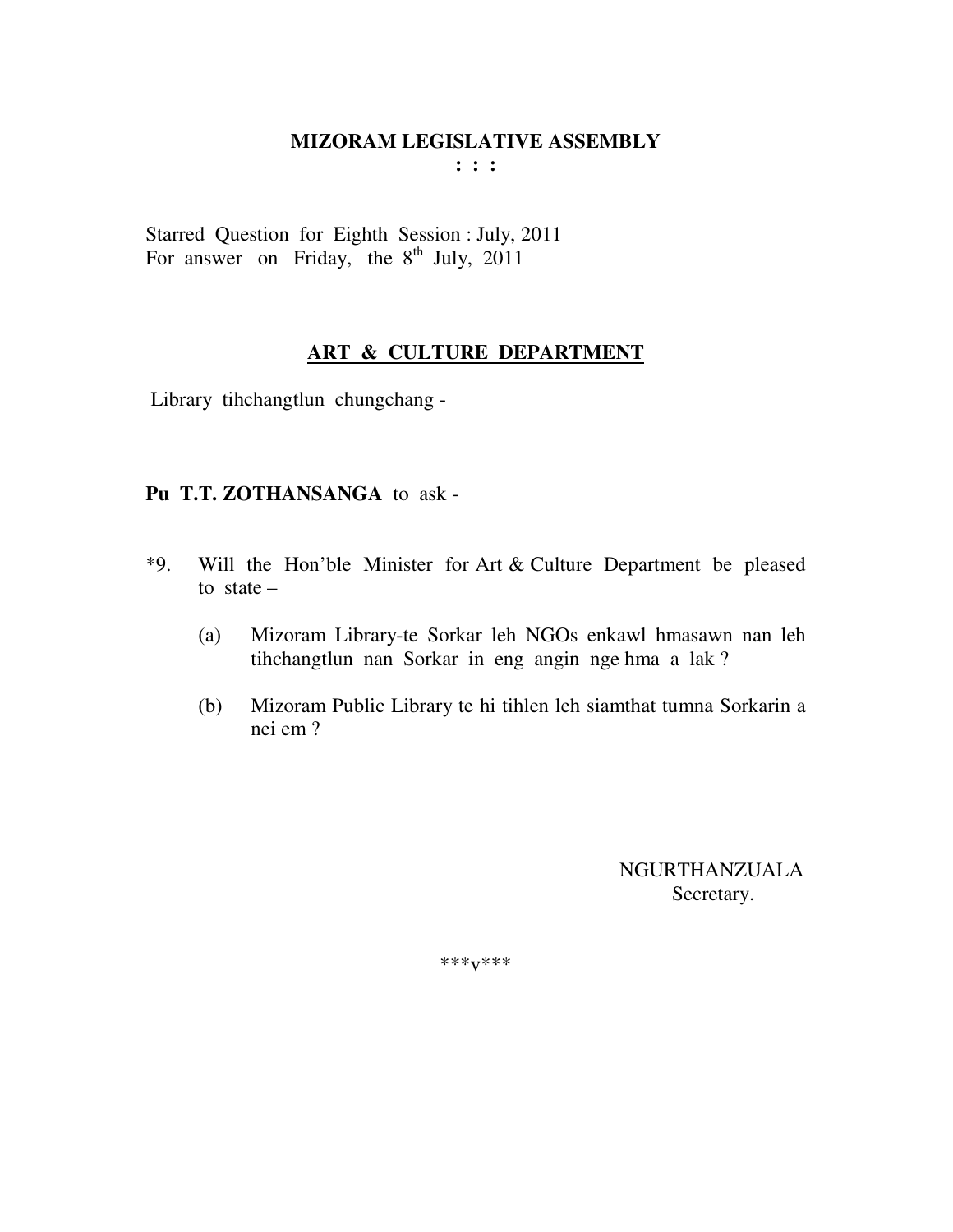### **MIZORAM LEGISLATIVE ASSEMBLY :: :: ::**

Starred Question for Eighth Session : July, 2011. For answer on Friday, the  $8<sup>th</sup>$  July, 2011.

#### **ART & CULTURE DEPARTMENT**

Cultural Revival thleng mek chungchang.

# **Pu T.T. ZOTHANSANGA**  Pu LALROBIAKA to ask -

\*10. Will the Hon'ble Minister for Art & Culture Department be pleased to state –

 Mizoram Cultural Revival thleng mekah Sorkarin engtinnge tan a lak ?

### NGURTHANZUALA Secretary.

…nt…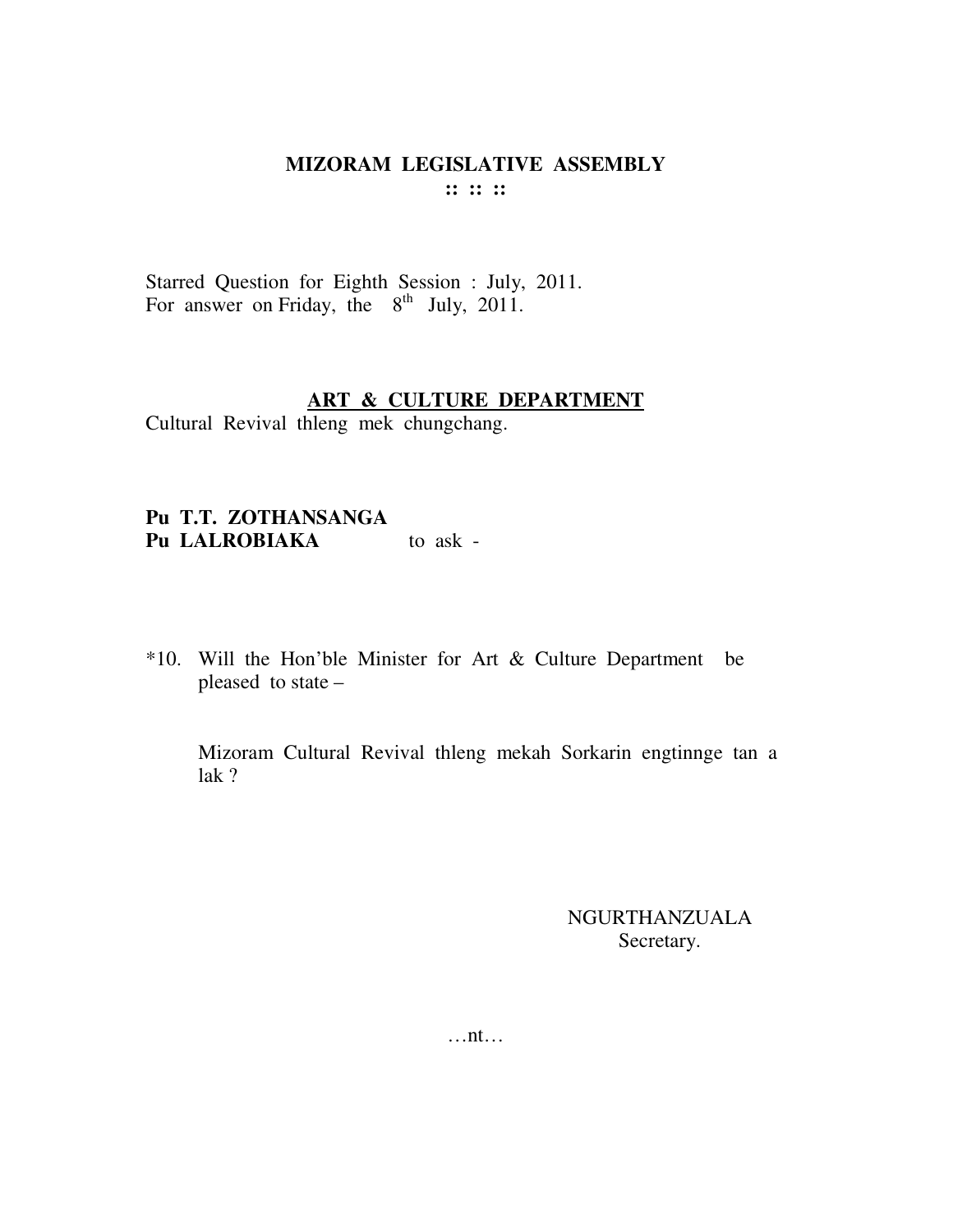**: : :** 

Starred Question for Eighth Session : July, 2011 For answer on Friday, the  $8^{th}$  July, 2011

#### **LAND REVENUE & SETTLEMENT DEPARTMENT**

Land Revenue & Settlement Re-organise chungchang -

# **Dr. R. LALTHANGLIANA** to ask -

\*11. Will the Hon'ble Minister for Land Revenue & Settlement Department be pleased to state –

 Land Revenue and Settlement Department-Re-organise tura hmalakna hian engnge a thlen tawh ?

> NGURTHANZUALA Secretary.

\*\*\*v\*\*\*